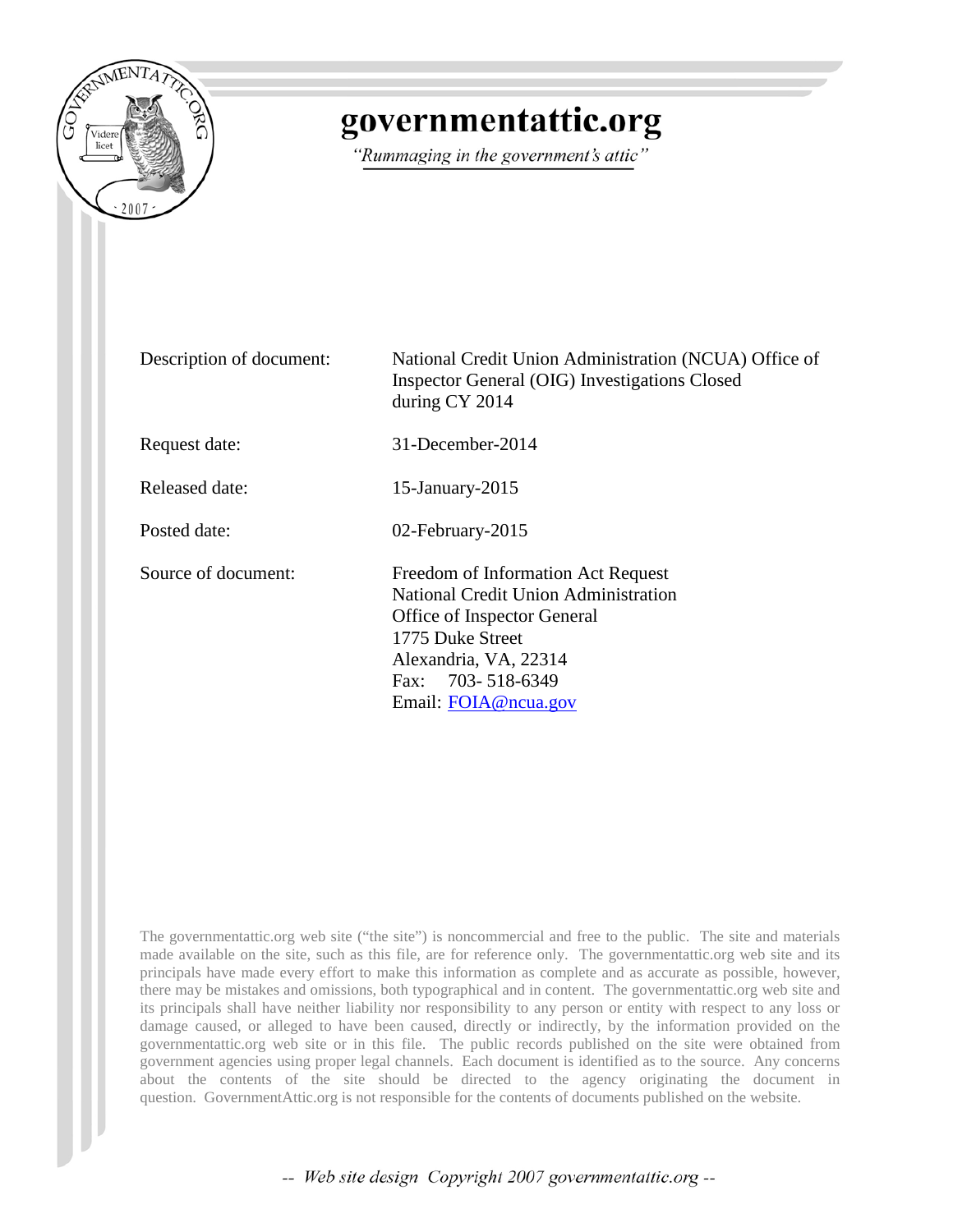

January 15, 2015

## *RE:* Your FOIA Request #OIGFOIA-2015-01

This is in response to your letter dated December 31, 2014, requesting information under the Freedom of Information Act (FOIA), 5 U.S.C. § 552. Specifically, you requested a "printout or database listing of IG investigations closed during calendar year 2014."

I have provided herewith two pages responsive to your request. Information redacted from these pages qualifies for protection under subsections (b)(6) and (b)(7)(C) of the FOIA. Subsection (b)(6) permits agencies to withhold information the disclosure of which would constitute an unwarranted invasion of personal privacy. Subsection (b)(7)(C) protects information compiled for law enforcement purposes if its release could reasonably be expected to constitute an unwarranted invasion of personal privacy.

Should you consider any or all of the determinations set forth above a denial of your request, you have the right to appeal those determinations. An appeal may be in writing and filed within 30 days from the receipt of this initial determination. If you file an appeal, please note "FOIA-APPEAL" in the letter and on the envelope and address your appeal to:

National Credit Union Administration Office of General Counsel-FOIA **APPEAL**  1775 Duke Street Alexandria, Virginia 22314-3428

Sincerely,

 $22$ 

Sharon Separ Counsel to the Inspector General/ Assistant IG for Investigations

Enclosure

cc: FOIA Officer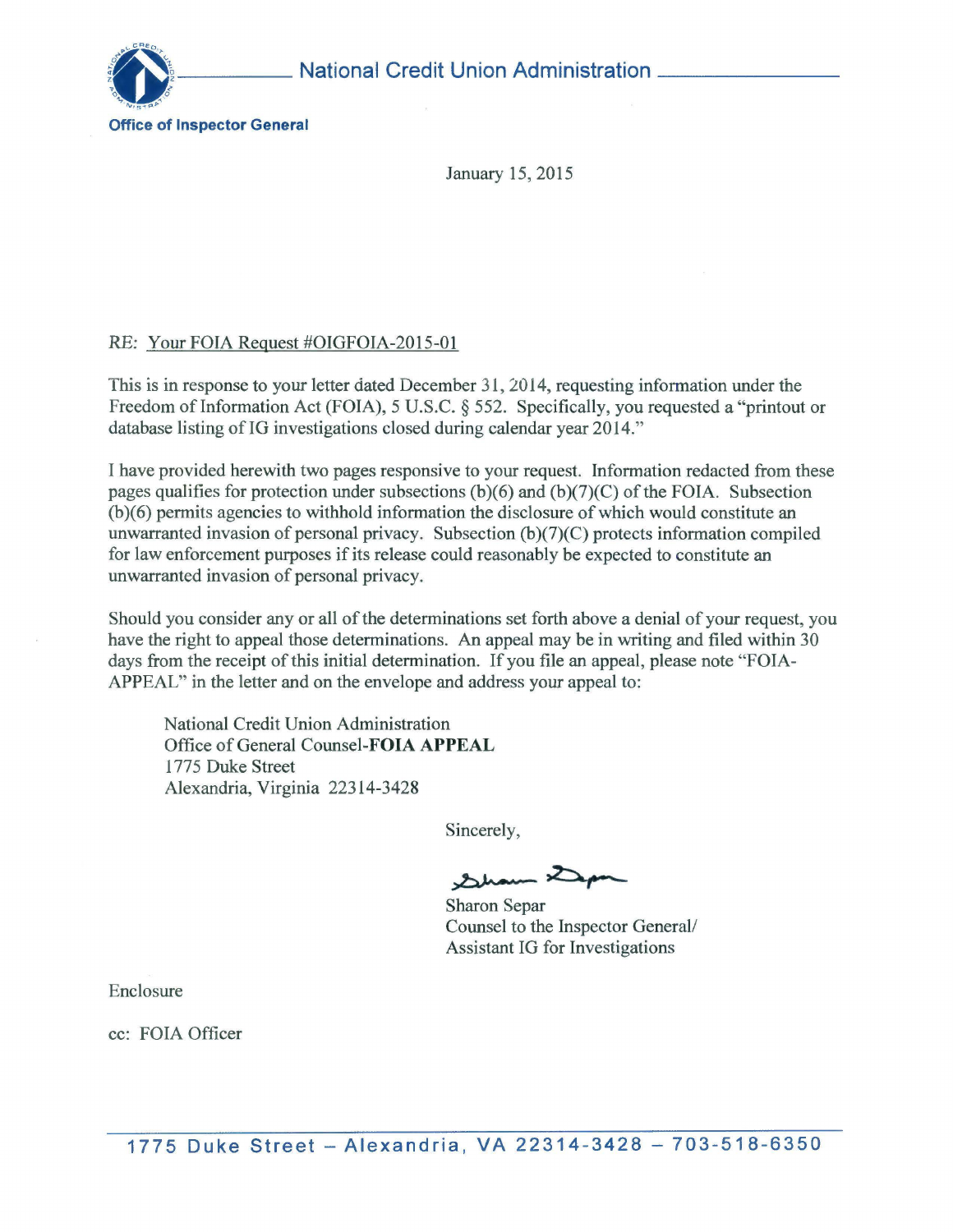

 $\sim$ 

 $\sim$ 

 $\mathcal{L}_{\mathcal{R}}$